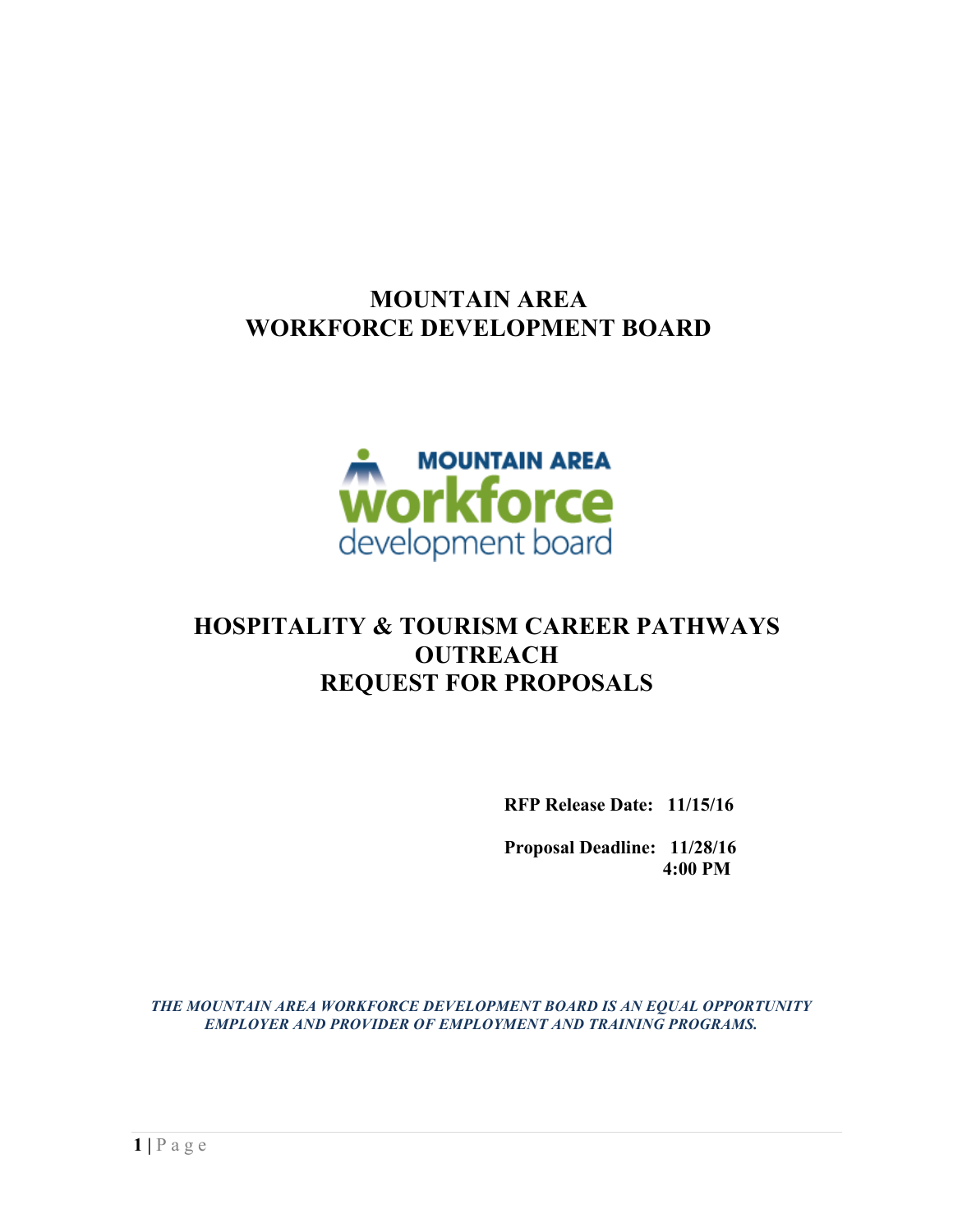## **I. INVITATION TO BID**

To: All Potential Hospitality & Tourism Career Pathways Outreach Contractors

From: Nathan Ramey, Director, Mountain Area Workforce Development Board

Request for Proposals – Outreach for Hospitality & Tourism Career Pathways

The enclosed Request for Proposal (RFP) package contains the application instructions, specifications describing the services sought, budgeting requirements and format criteria for proposal review. While every effort has been made to include all necessary information, specifications and examples, the possible need for clarification, interpretation and other detail is recognized. **Bids must be received by November 28, 2016 by 4:00 PM** at Mountain Area Workforce Development Board, Land of Sky Regional Council, 339 New Leicester Highway, Suite 140, Asheville, NC 28806. ANY PROPOSALS RECEIVED AFTER THE DUE DATE AND TIME, REGARDLESS OF POSTMARK OR MAILING RECEIPT DATE OR WITHOUT THE SPECIFIED NUMBER OF **3 (three)** COPIES, CLEARLY MARKED, WILL NOT BE CONSIDERED FOR SELECTION. Thank you for your interest in providing career center signage.

#### II. **SOLICITATION PROCESS AND TERMS INSTRUCTIONS FOR SUBMISSION**

Proposals are being solicited for Hospitality & Tourism Career Pathways Outreach for the Local Area which includes Buncombe, Henderson, Madison, and Transylvania Counties.

The hospitality and tourism industry of Buncombe, Henderson, Madison and Transylvania Counties have organized to develop a promotional workforce recruitment campaign to inform on Hospitality & Tourism career path opportunities. The campaign will include the development of various marketing assets such as videos, postcards and a tradeshow booth.

The campaign is intended to reach and educate displaced workers, the unemployed and underemployed plus students in high school, community colleges and university programs. The campaign will speak to potential employees in all facets of the hospitality and tourism industry including hotels, food and beverage and attraction workplaces. Photography and video content will feature real world workplace environments and employees' own stories. All forms should be completed with all information requested and executed properly. Proposals that fail to include all applicable forms and information will not be considered. Proposals for Hospitality & Tourism Career Pathways Outreach must conform to the Hospitality & Tourism Career Pathways for the Local Area which are attached by reference to this RFP.

### III. **Assurances mandated by the bidder(s)**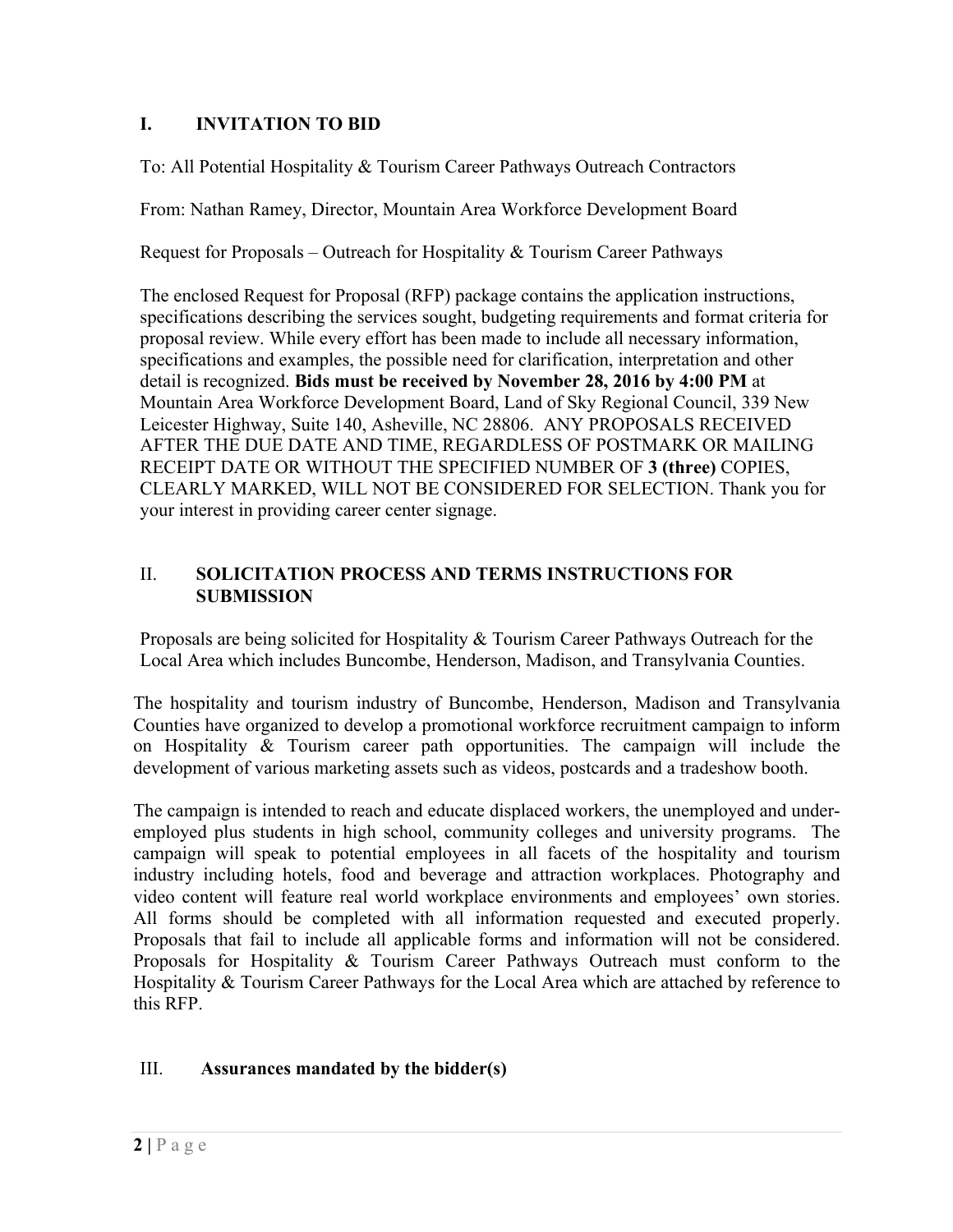- 1. The bidder(s) shall provide affirmative action assurance that it (they) will comply fully with the nondiscrimination and equal opportunity provisions of the Workforce Innovation and Opportunity Act, the Non-traditional Employment for Women Act of 1991; Title VI of the Civil Rights Act of 196f4, as amended; Section 504 of the Rehabilitation Act of 1973, as amended; the Age Discrimination Act of 1975 as amended; Title IX of the Education Amendments of 1972, as amended; and with all applicable requirements imposed by or pursuant to regulations implementing those laws, including but not limited to 29 CFR Part 34.
- 2. Pursuant to G.S. 143-48.5 and G.S. 147-33.95(g), the bidder shall certify that the bidder and the bidder's subcontractors, complies with the requirements of Article 2 of Chapter 64 of the NC General Statutes, including the requirement for each employer with **more than 25 employees** in North Carolina to verify the work authorization of its employees through the federal E-Verify system." E-Verify System Link: www.uscis.gov
- 3. The bidder shall conform to the following pursuant to G.S. 147-86.59, any person identified as engaging in investment activities in Iran, determined by appearing on the Final Divestment List created by the State Treasurer pursuant to G.S. 147-86.58, is ineligible to contract with the State of North Carolina or any political subdivision of the State. The Iran Divestment Act of 2015, G.S. 147-86.55 *et seq*.\* requires that each vendor, prior to contracting with the State certify, and the undersigned on behalf of the Vendor does hereby certify, to the following: 1. that the vendor is not identified on the Final Divestment List of entities that the State Treasurer has determined engages in investment activities in Iran; 2. that the vendor shall not utilize on any contract with the State agency any subcontractor that is identified on the Final Divestment List; and 3. that the undersigned is authorized by the Vendor to make this Certification.
- 4. The bidder shall comply with the Copeland Anti-kickback Act (40 USC 276c and 18 USC 874) as prescribed by 29 CFR 5.5 (a)(5); the Copeland Act prohibits illegal deductions or kickbacks of wages to which employees are otherwise entitled.
- 5. That bidder shall certify that there will be full compliance with the nondiscrimination and equal opportunity provisions of the Workforce Innovation and Opportunity Act, the Nontraditional Employment for Women Act of 1991; Title VI of the Civil Rights Act of 1964, as amended; Section 504 of the Rehabilitation Act of 1964, as amended; the Age Discrimination Act of 1975, as amended; Title IX of the Education Amendments of 1972, as amended; and with all applicable requirements imposed by or pursuant to regulations implementing those laws, including but not limited to 29 CFR Part 34. The United States has the right to seek judicial enforcement of this assurance.
- 6. The bidder shall comply with the Buy American Act (41 USC 10a et seq) by purchasing only American-made equipment and products pursuant to WIOA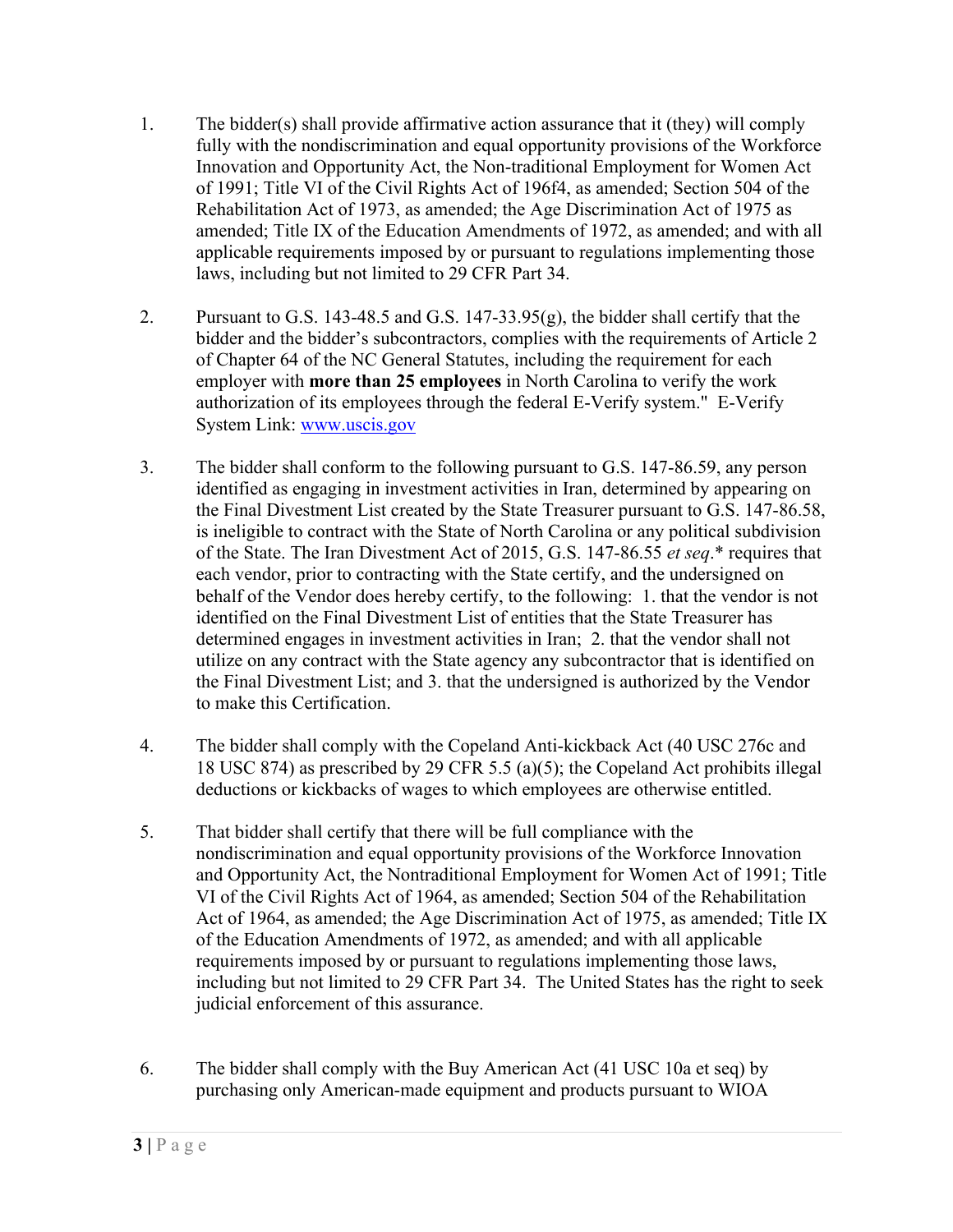Section 502.

- 7. The bidder, if awarded this contract, shall not require a laborer or mechanic employed in the performance of the contract to work in surroundings or under working conditions which are unsanitary, hazardous, or dangerous to health and safety pursuant to CFR 29-70.21613(c)(3).
- 8. The bidder shall comply with Contract Work Hours and Safety Standards Act (40 USC 327-332) specifically  $(c)(3)(iii)$ .

## **IV. Timeline**

| <b>Action Item</b>                                                           | Date                                    | Location                                                                       |
|------------------------------------------------------------------------------|-----------------------------------------|--------------------------------------------------------------------------------|
| <b>RFP Notice of Release Date</b>                                            | November15, 2016                        |                                                                                |
| <b>RFP Advertisement</b>                                                     | November 15, 16, 17, 2016               | Mountain Xpress, Land of Sky Regional Council website, Mountain Area Workforce |
|                                                                              |                                         | <b>Development Board website</b>                                               |
| RFP Release Date, Notice Date of Intent to Bid, Bidders Conference/Pre-Award | Monday, November 21, 2016               | Land of Sky Regional Council Office                                            |
| <b>Technical Assistance</b>                                                  | 11:00 a.m.                              | 339 New Leicester Highway, Suite 104                                           |
|                                                                              |                                         | Asheville, NC 28806                                                            |
| <b>Due Date for Proposals</b>                                                | No later than 4:00 pm,                  | <b>Nathan Ramsey</b>                                                           |
|                                                                              | Friday, December 16, 2016               | <b>Mountain Area WDB Director</b>                                              |
|                                                                              |                                         | 339 New Leicester Highway, Suite 104                                           |
|                                                                              |                                         | Asheville, NC 28806                                                            |
| <b>Contract Award Date</b>                                                   | No later than Friday, December 30, 2016 |                                                                                |
| <b>Projected Completion Date</b>                                             | Tuesday, January 31, 2016               |                                                                                |

Any questions regarding this RFP shall be sent via electronic mail to nathan $\omega$ landofsky.org. The bidders conference on Monday, November 21, 2016 at 11:00 am at the Land of Sky Regional Council office will provide bidders the opportunity to ask any questions regarding this RFP.

### **V. Specifications**

The Hospitality & Tourism Career Pathways Outreach shall be targeted towards "Dislocated Workers" as defined by the Workforce & Innovation Opportunity Act of 2014 (hereinafter referred to as "WIOA"). The outreach can be available for other target populations but the focus should be "Dislocated Workers."

"Dislocated Workers" are defined by WIOA as:

1. An individual who was terminated, laid off, or received a notice of termination or layoff; and Is determined unlikely to return to previous industry or occupations, and either one of the following: is eligible for or has exhausted entitlement to unemployment compensation or is not eligible for unemployment compensation but can show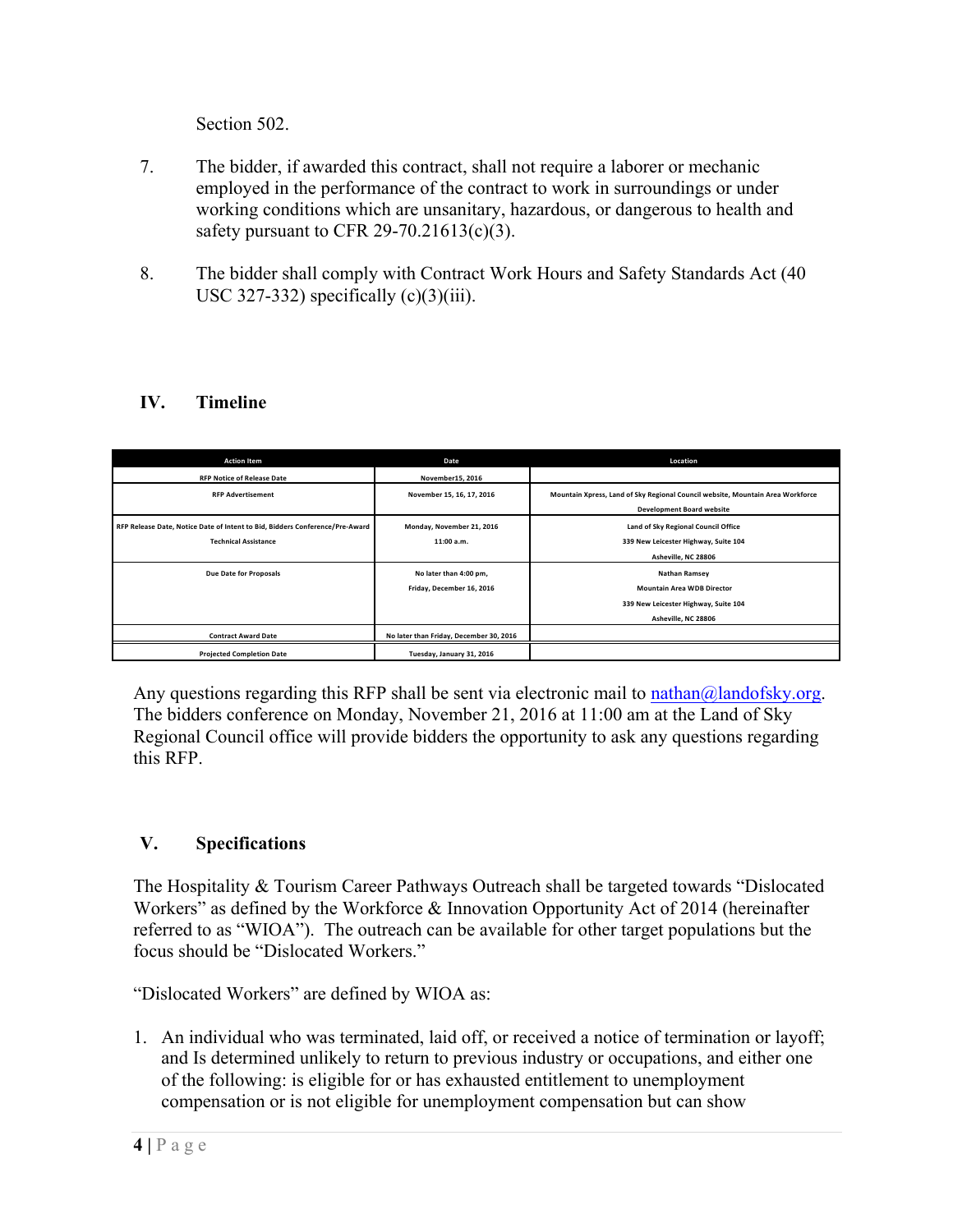attachment to the workforce of sufficient duration.

- 2. An individual who was terminated, laid off, or received a notice of layoff from employment at a plant, facility, or enterprise as a result of: permanent closure or substantial layoff; or an individual employed at a facility at which the employer has made a general announcement that such facility will close within 180 days.
- 3. Was self-employed (including employment as a farmer, rancher or a fisherman) but is unemployed as result of general economic conditions in the community in which the individual resides or because of a natural disaster.
- 4. An individual who was dependent on the income of another family member and is no longer supported by the income of that family member; or is the dependent spouse of a member of the armed forces on active duty and whose family income is significantly reduced because of a deployment, a call or order to active duty, or service connected death or disability of the service member; and is unemployed or underemployed and is experiencing difficulty in obtaining or upgrading employment.
- 5. A non-retiree military service member who was discharged or released from service under conditions other than dishonorable, or has received a notice of military separation.
- 6. The spouse of a member of the armed forces on active duty, and who has experienced the loss of employment as a direct result of relocation to accommodate a permanent change in duty station of such member; or the spouse of a member of the armed forces on active duty and who is unemployed or underemployed and is experiencing difficulty in obtaining or upgrading employment.

The Local Area which comprises Buncombe, Henderson, Madison, and Transylvania Counties has developed, with employer leadership and direction, Hospitality & Tourism Career Pathways in Hotels, Food & Beverage, Sales & Marketing, Outdoor Recreation and Entrepreneurship. These pathways are subject to change since the pathways outlined are only a draft. These draft pathways are in the process of development and they may change based on employer directions and guidance. The Hospitality & Tourism Career Pathways for the Local Area, which are under development, are attached and incorporated by reference into this Request for Proposals.

The Mountain Area Workforce Development Board is seeking proposals to reach "Dislocated Workers" to encourage them to consider a career in Hospitality  $&$  Tourism in our Local Area. The outreach materials that should be considered in proposals include the following:

- 1. Brochures and other types of handouts: These materials which describe the Hospitality and Tourism Career Pathways in the Local Area, the Local Area refers to Buncombe, Henderson, Madison, and Transylvania Counties, will be used at career centers, human service agencies, job fairs, community colleges, universities, and other venues to reach Dislocated Workers.
- 2. Videos: Development of short videos, some of which shall be no more than thirty seconds, all of which will be no more than three minutes in duration, which can include virtual job shadowing, worker testimonials, overview of Hospitality & Tourism employers in the Local Area, which illustrate the Hospitality & Tourism Career Pathways in the Local Area.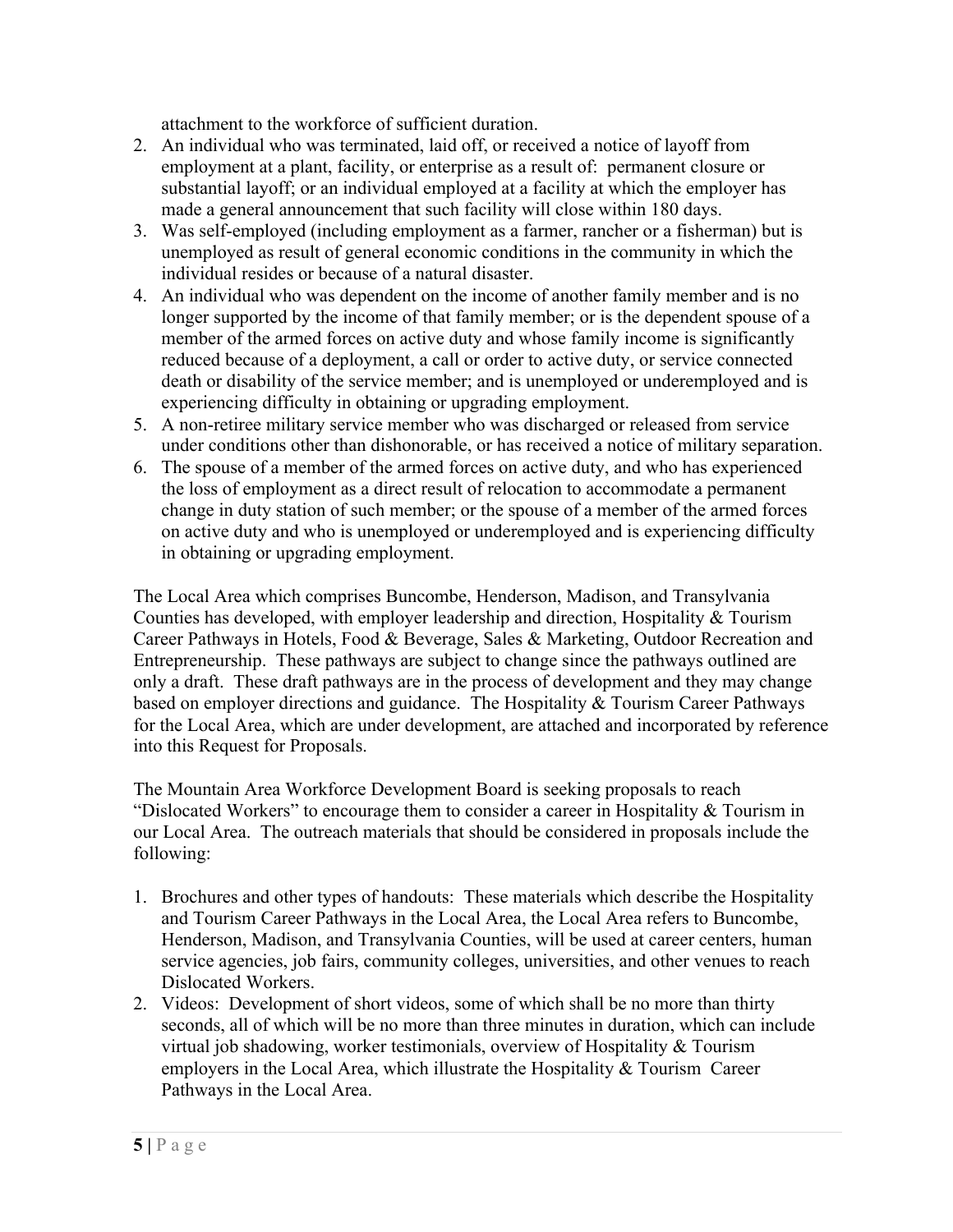- 3. Website: Development of a website that will demonstrate the Hospitality & Tourism Career Pathways in the Local Area. The website will include the ability for Hospitality & Tourism employers to post job openings on the website where the Hospitality  $\&$ Tourism employer is providing educational and training assistance to the employee. The website will allow Dislocated Workers to search available job openings in the Local Area which allow the worker to be eligible for training and educational assistance from the employer. The website will include links and connections to NCWorks Online, and to higher education resources for Hospitality & Tourism Career Pathways at AB Tech, Blue Ridge Community College, Western Carolina University, UNC Asheville and NC State University's mechatronics engineering program. The website should be capable of being integrated with other sector career pathways in the Local Area so dislocated workers can find all sector career pathways on one platform.
- 4. Social media tools The development of outreach to Dislocated Workers focused on social media platforms, including but not necessarily limited to, Facebook, Twitter, LinkedIn, and Instagram).
- 5. Smart Phone outreach Integrating the NCWorks App into the overall outreach strategy to engage dislocated workers for careers in Hospitality & Tourism.
- 6. Hospitality & Tourism Career Pathways brand Developing a proven message to help Dislocated Workers better understand the Hospitality & Tourism Career Pathways available to them in the Local Area.

Key messaging components include:

- 1. Hospitality & Tourism companies offer purpose-driven careers that make a difference
- 2. Upward mobility is available and attainable for employees in the Hospitality & Tourism industry
- 3. Hospitality & Tourism companies provide positive and safe workplaces
- 4. The Hospitality & Tourism field is fun and rewarding

Deliverables:

- 1. Seven Videos: a) One 2-minute video; b) Two 60-second videos and c) Four 30-second videos.
- 2. Postcard design
- 3. Tri-Fold Brochure design
- 4. Career Fair materials including: a) branded tablecloth, b) table top display and c) three popup floor displays and d) chotskies (give aways).

The bid can select from or serve all of the deliverables listed above and must incorporate a description of the process of creative development and the asset collection. Costs to obtain assets, travel and other ancillary expenses must be included in the final bid proposal. A Contingency Expense line item will not be accepted.

Nothing in this RFP shall be considered as an offer to effect a contractual agreement. The Mountain Area Workforce Development Board reserves the right to reject all proposals. Proposals will be evaluated based on the following criteria: Effectiveness of messaging, quality of outreach materials, cost, quantity of outreach materials, innovative brand